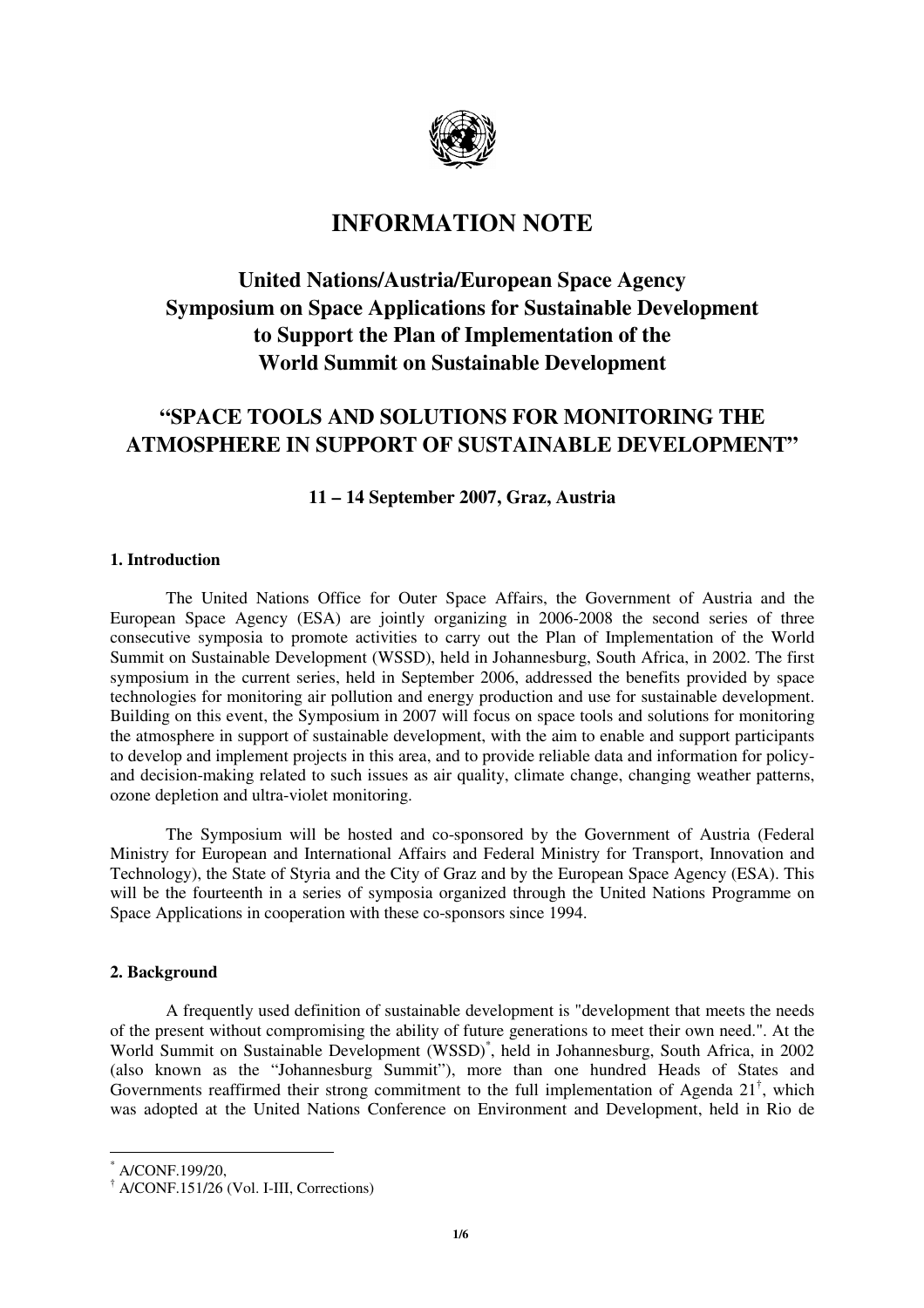Janeiro in 1992. They also committed themselves to achieving the internationally agreed development goals, including those contained in the United Nations Millennium Declaration‡ .

At the same time, the resolution entitled "Space Millennium: Vienna Declaration for Space and Human Development"<sup>§</sup>, which was adopted by the Third United Nations Conference on the Exploration and Peaceful Uses of Outer Space (UNISPACE III), contains a strategy for enhancing the use of space science and technology to contribute to the solutions of major global issues. In particular, the Declaration notes the benefits and applications of space technologies in addressing the challenges to sustainable development, and the effectiveness of space instruments for dealing with the challenges posed by the pollution of the environment and depletion of natural resources.

The implementation of the recommendations contained in the Vienna Declaration could support many of the actions called for in the WSSD Plan of Implementation. Consequently, in 2002, the United Nations Office for Outer Space Affairs organized a symposium in Stellenbosch, South Africa, immediately prior to WSSD to consider steps to carry out actions proposed for inclusion in the WSSD Plan of Implementation. That symposium recommended that pilot projects should be launched to demonstrate operational capabilities of space technologies to support sustainable development. In follow up to that recommendation, the Office for Outer Space Affairs, with the sponsorship of the Government of Austria and ESA, held a series of symposia from 2003 to 2005 to examine how such projects could be initiated, in particular in water resource management. Based on the positive experience of that series of symposia, the Office for Outer Space Affairs, with the support of the Government of Austria and ESA, is organizing the next series of symposia from 2006 to 2008 to consider how the existing space technology based tools and solutions could contribute to and strengthen the capacities of developed and developing countries and countries with economies in transition to measure, assess and take steps to reduce the impacts of air pollution, climate change, changing weather patterns, and of ozone depletion, ultraviolet radiation and the associated health risks.

The themes for the symposia in the 2006 to 2008 series are closely linked to the work of the United Nations Commission on Sustainable Development. The Commission is an inter-governmental body set up in 1992 to consider the implementation of the recommendations on sustainable development made during major global conferences, such as the Earth Summit and the World Summit on Sustainable Development (WSSD). The Commission is pursuing a multi-year programme of work covering the period 2004 to 2017. This time period is split into two-year cycles, with each cycle focusing on a thematic cluster and on a number of cross-cutting issues. Each cycle is made up of a review year, in which the Commission seeks to identify obstacles and constraints to implementation, and a policy year, in which the Commission decides on measures to accelerate implementation and to mobilize action to overcome the obstacles and constraint identified in the review year.

The thematic cluster for 2006/2007 includes the issues of air pollution/atmosphere and climate change, which were reviewed by the Commission on Sustainable Development (CSD) at its fourteenth session in 2006\*\*. The fifteenth session of the Commission in 2007, will take policy decisions on practical measures and options to expedite implementation in the cluster of issues under consideration.

#### **3. Objectives and Outcomes**

 The goal of the current series of three symposia, to be held from 2006 to 2008, is to promote the use of the demonstrated capabilities of space technology to support some of the actions called for in the WSSD Plan of Implementation. The specific objectives of the Symposium in 2007 are:

 ‡ A/RES/55/2

<sup>§</sup> A/RES/54/68

<sup>\*\*</sup> For additional information on the issue of air pollution/atmosphere see

http://www.un.org/esa/sustdev/sdissues/atmosphere/atmo.htm, and for the issue of climate change see http://www.un.org/esa/sustdev/sdissues/climate\_change/climate\_change.htm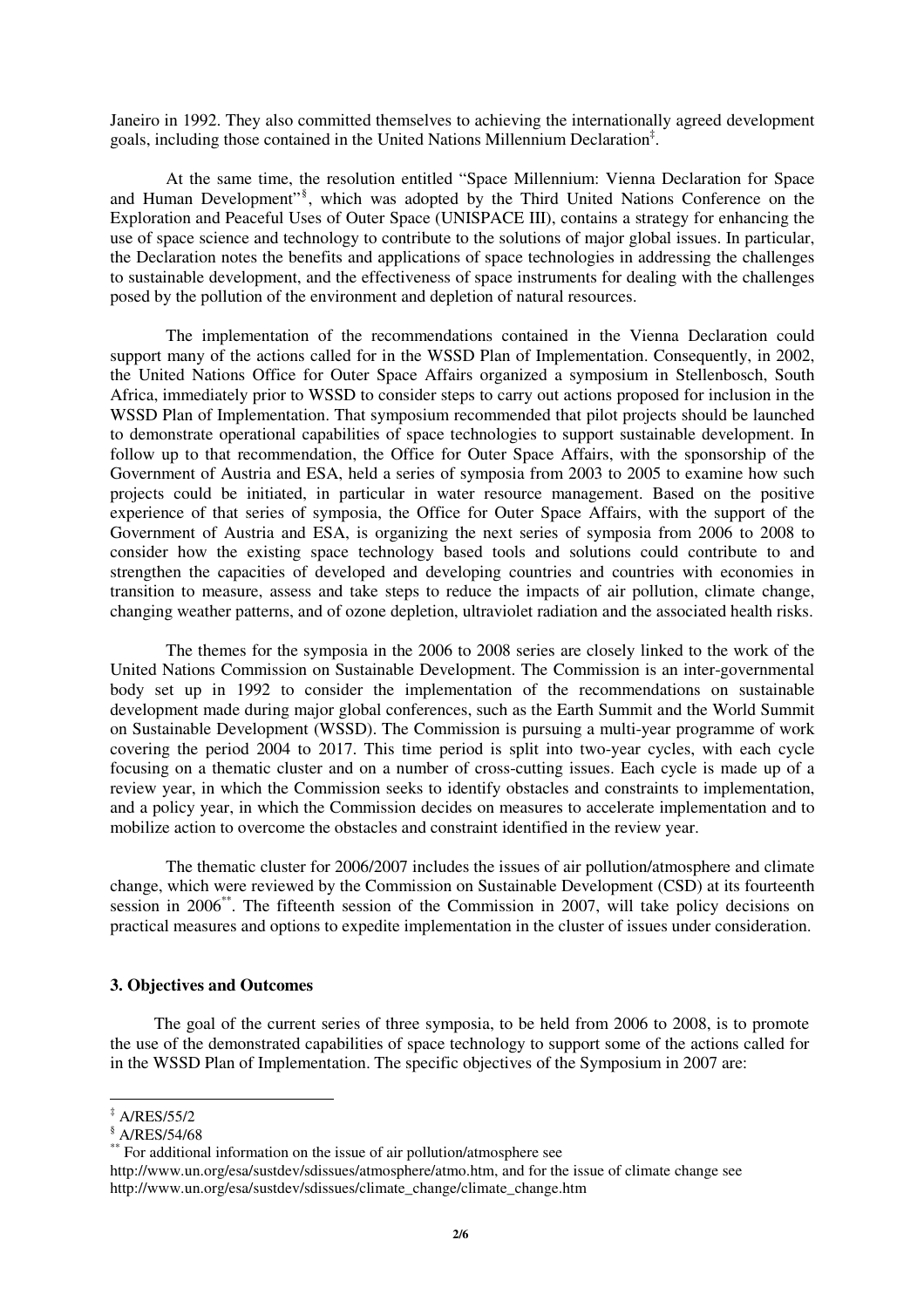- (i) Inform about the WSSD framework and the work of the United Nations Commission on Sustainable Development and provide an introduction and overview to the context and role of atmosphere monitoring in support of sustainable development;
- (ii) Promote and inform about ongoing relevant national, regional and global initiatives (e.g. CEOS, GEO/GEOSS, GMES, United Nations Programme on Space Applications, WMO programmes, and others) and the uses of the demonstrated capabilities of space technology related to the monitoring of the atmosphere, in particular addressing air pollution, climate change, changing weather patterns, ozone depletion, and ultraviolet radiation;
- (iii) Examine which space technology based tools, solutions and informational resources (e.g. operational/meteorological satellites, research satellites, data dissemination means such as GEONETCast and WMO IGDDS, and others) are available for addressing issues related to the monitoring of the atmosphere and how these tools, solutions and resources can be accessed and utilized;
- (iv) Examine possibilities and strategies for including space technology based tools, solutions and informational resources in decision-making processes on issues requiring information on the state of the atmosphere;
- (v) Identify the type and level of available or required training for using the relevant tools and solutions;
- (vi) Examine existing functional partnerships and cooperation opportunities as well as the possible need for new frameworks for cooperation that could be established through voluntary actions that could include governments, international organizations and other relevant stakeholders to promote the use of space technologies for atmosphere monitoring.

Having attended this symposium, the participants will gain:

- (i) Understanding the WSSD framework, the context of sustainable development, the role of atmosphere monitoring therein and the capabilities of the relevant space technology based tools, solutions and informational resources, as well as strategies for including them in applicable decision-making processes;
- (ii) Knowledge of space technology based tools, solutions and informational resources for atmosphere monitoring, and knowledge of ways how to utilize existing or establish new functional partnerships to promote the operational use of space technologies;
- (iii) Understanding of national, international and regional strategies, programmes and projects to promote sustainable development, in particular with regard to atmosphere related issues.

## **4. Programme**

 The programme of the Symposium will include a series of technical presentations of successful applications of space technology based tools that provide cost-effective solutions or essential information for planning and implementing programmes or projects related to the monitoring of the atmosphere. The Symposium will feature presentations on the needs of end users engaged in monitoring the impacts of air pollution, climate change, changing weather patterns, and of ozone depletion, ultraviolet radiation and the associated health risks.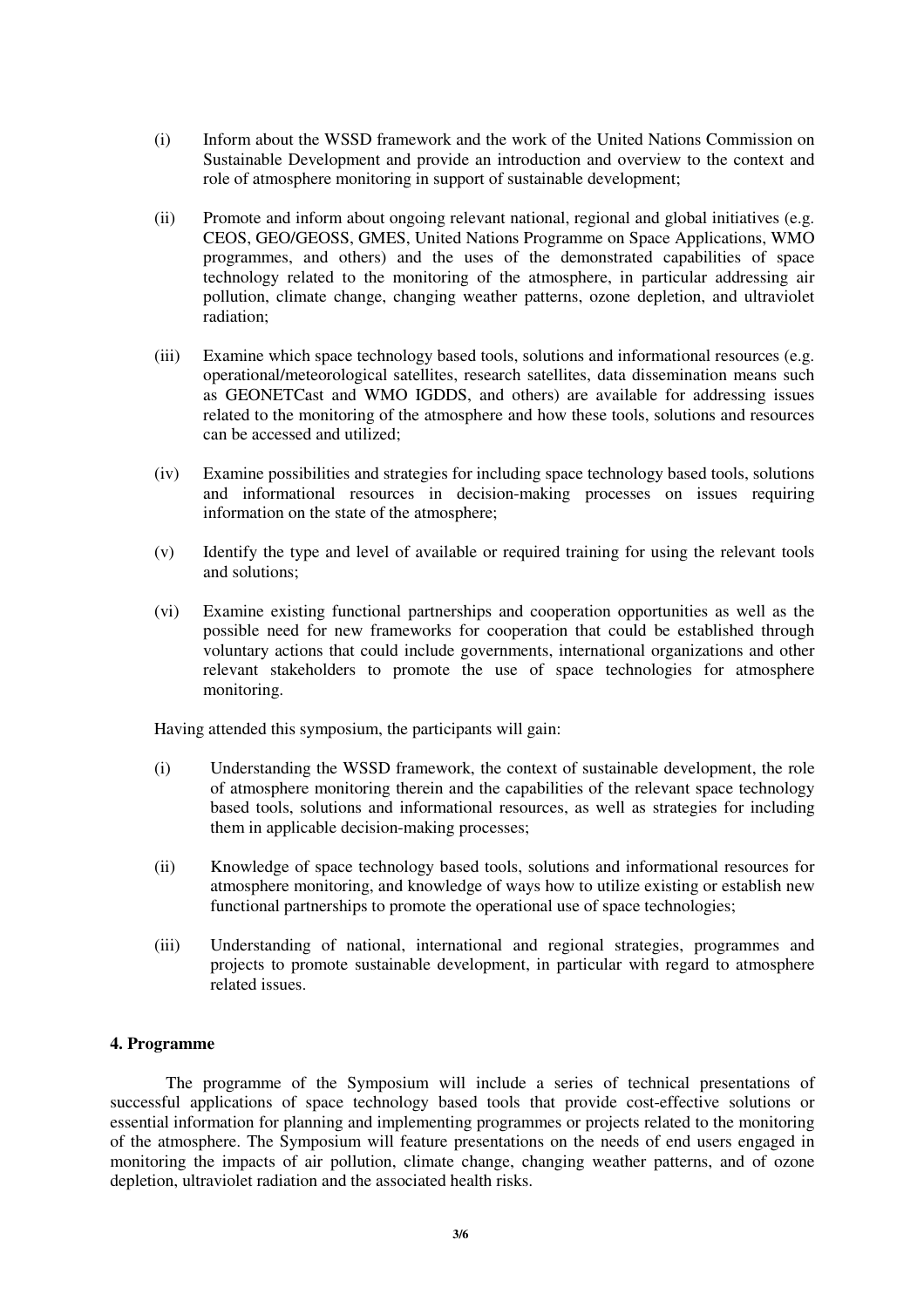Sufficient time will be set aside for presentations by participants on their relevant activities and for discussions among participants to identify the priority areas of possible follow-up actions as well as for examining possible partnerships that could be established or strengthened.

### **5. Dates and Location**

The Symposium will be held in Graz, Austria, at the Space Research Institute of the Austrian Academy of Sciences **from 11 to 14 September 2007**. All selected and invited participants will receive an information package with details on board and lodging and other local arrangements.

## **6. Language of the Symposium**

Applicants must have a good working knowledge of English, which will be the only language of the Symposium.

## **7. Qualifications and Requirements for Participation in the Symposium**

Applicants must be in managerial or decision-making positions within governmental or research institutions with responsibilities for carrying out programmes or projects in the areas of the theme of the Symposium. Other applicants would work in space or meteorology-related institutions or companies that carry out activities that could support programmes or projects concerned with the monitoring of the atmosphere. Individuals who have started or are involved in atmosphere-related application projects or outreach activities in their institutions as well as women carrying any of the above responsibilities are particularly encouraged to apply.

Applicants are encouraged to become familiar with the WSSD Plan of Implementation and with the recommendations of UNISPACE III (see item 13 below for relevant references). Specifically, all applicants will be asked to prepare short presentations on their professional work related to the Symposium theme prior to their arrival in Graz. The presentations will be delivered as part of the Symposium programme. The presentations may also include ideas on how to implement particular recommendations, or proposals for starting launching new initiatives or for further enhancing to ongoing or planned projects and programmes. Applicants are also expected to actively contribute to the preparation of the Symposium's conclusions and recommendations, which will be published by the United Nations in the form of a report. Selected applicants may also be asked to act as session rapporteurs or chairpersons.

## **8. Deadline for Applications**

 A copy of the completed application form should be directly submitted to the Office for Outer Space Affairs:

Office for Outer Space Affairs United Nations Office at Vienna Vienna International Centre, P.O. BOX 500 A - 1400 VIENNA - AUSTRIA Fax: (+43-1) 26060-5830 E-mail: oosa@unvienna.org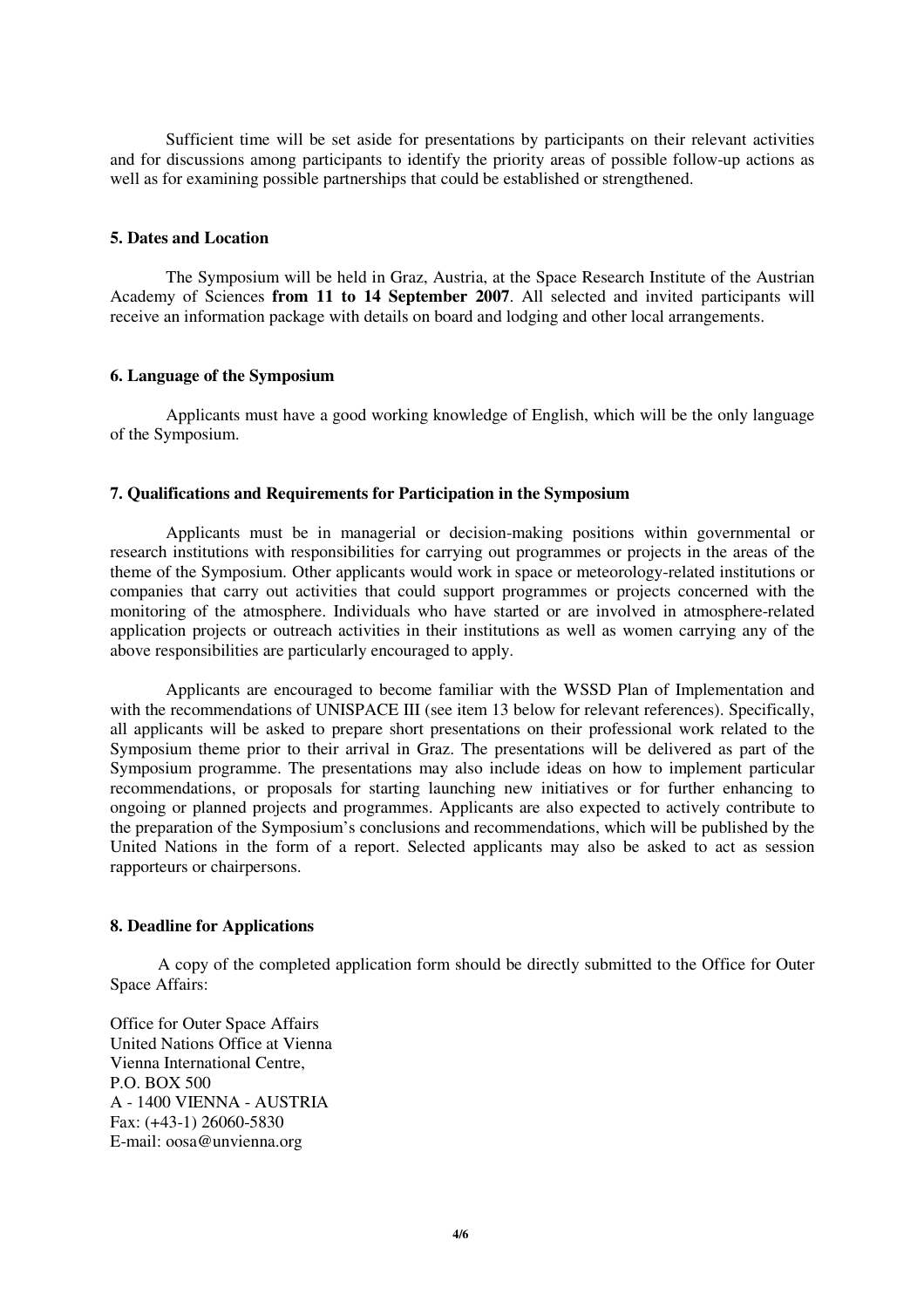The original application must be submitted through the office of the Resident Representative of the United Nations Development Programme in the applicant's country. Applicants seeking financial assistance should ensure that their applications are received in Vienna **no later than 22 June 2007**. In view of a large number of individuals that are expected to express interest in participating in the Symposium with funding support by the co-sponsors, financial support will be awarded on the basis of merit and availability of funds to applicants whose completed applications have been received by the deadline. Applications received at a later date will also be considered for invitation to participate, although it may be without funding support.

## **9. Selection of Participants**

Participants will be selected by the co-sponsors of the Symposium on a competitive basis from those who meet the qualifications indicated in section 7 above. The selection will be based on the information provided in the application form. Selected participants will be notified in due course.

#### **10. Financial Arrangements**

Within the limited funds available to the co-sponsors, a number of selected participants from developing countries and countries with economies in transition, who have expressed the need for financial support, will be offered financial support to attend the Symposium. Funded participants will be provided with a round-trip air ticket between their international airports of departure and Graz, Austria, and daily subsistence allowances to cover board and lodging for the duration of the Symposium. Any cost associated with en-route expenses or any changes made to the air ticket must be borne by the participants.

Due to the limited availability of financial support, participants and their nominating organizations are strongly encouraged to find additional sources of sponsorship to allow them to attend the Symposium. In the past, nominating organizations have often provided for air-travel of participants while the co-sponsors of the Symposium covered all other expenses.

## **11. Life and Health Insurance**

The co-sponsors will not assume any responsibility for life and major health insurance, nor for expenses related to medical treatment or accidental events. This will be the responsibility of each selected participant or of the nominating institution.

#### **12. Points of Contact**

For the submission of nominations for attendance and funding, please contact Ms. Ayoni Oyeneyin, United Nations Office for Outer Space Affairs, at the above address and fax number, or at the following e-mail address: Ayoni.Oyeneyin@unvienna.org.

 For the programme of the Symposium as well as co-sponsorship, please contact Mr. Werner Balogh, United Nations Office for Outer Space Affairs, at the above address and fax number, or at the following e-mail address: Werner.Balogh@unvienna.org.

 For the local arrangements, such as hotel accommodation, local transportation, meeting facilities and possibilities for exhibiting materials, please contact Ms. Birgit Reisenberger, Joanneum Research (Telephone: +43 316 876 1256; Fax: +43 316 876 1404; E-mail: birgit.reisenberger@joanneum.at).